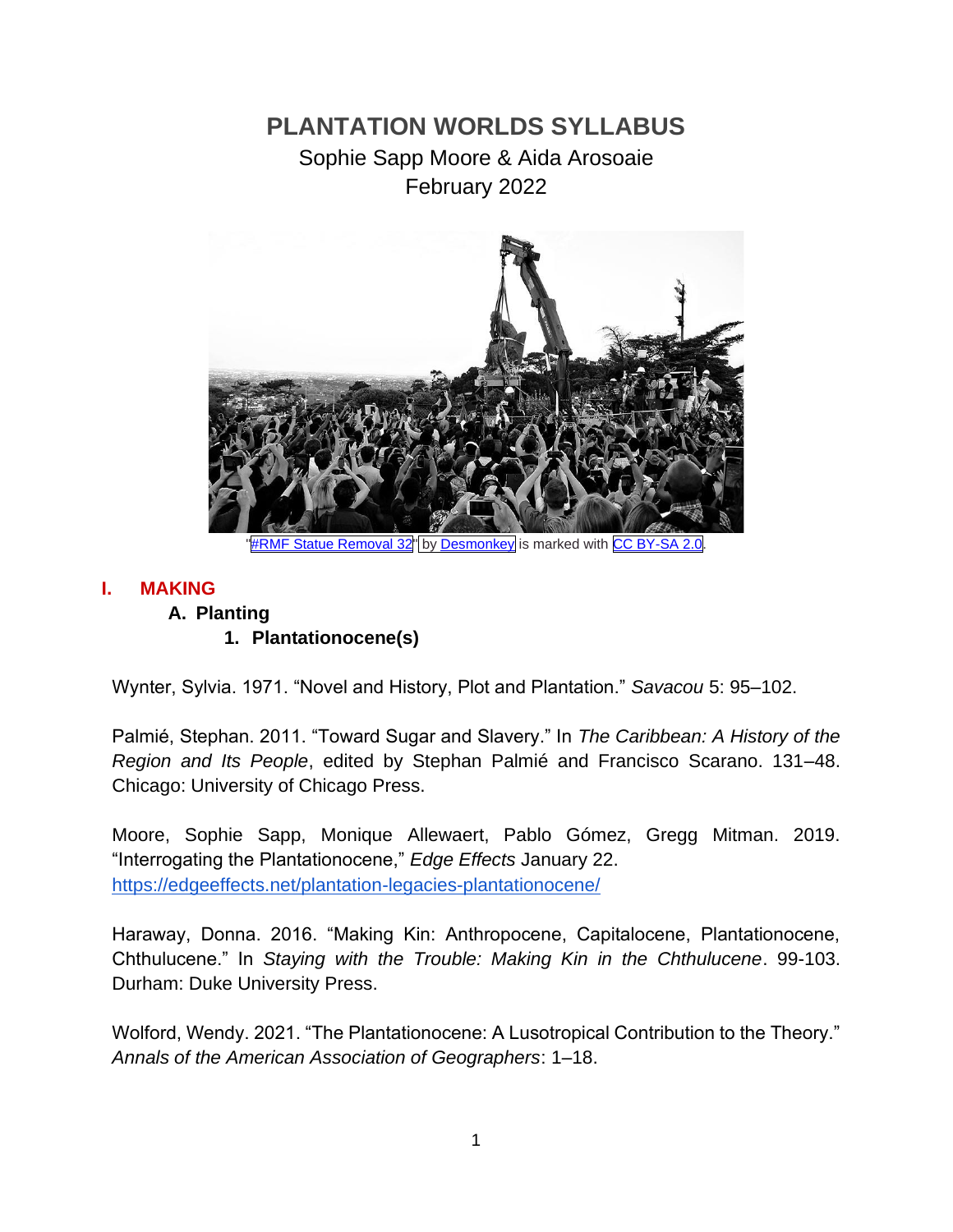Davis, Janae, Alex A. Moulton, Levi Van Sant, and Brian Williams. 2019. "Anthropocene, Capitalocene,… Plantationocene?: A Manifesto for Ecological Justice in an Age of Global Crises." *Geography Compass* 13 (5).

# **2. Afterlives**

McKittrick, Katherine. 2013. "Plantation Futures." *Small Axe* 42: 1-15.

Woods, Clyde Adrian. 2017. "What Happens to a Dream Arrested?" In *Development Arrested: The Blues and Plantation Power in the Mississippi Delta*. 1-24. London: Verso.

Trouillot, Michel-Rolph. 2005 [1995]. "The Power in the Story" in *Silencing the Past: Power and the Production of History*. 1-30. Boston: Beacon Press.

Hartman, Saidiya V. 2002. "The Time of Slavery." *The South Atlantic Quarterly* 101 (4): 757–77.

Mbembe, Achille. 2019. "This Stifling Noonday." *Necropolitics*. 156-183. Durham: Duke University Press.

Moran-Thomas, Amy. 2019. "Past is Prologue." In *Traveling with Sugar: Chronicles of a Global Epidemic*. 27-53. Oakland: University of California Press.

Washington, Booker T. 1899. *The Future of the American Negro*. Boston: Small, Maynard & Company.

McInnis, Jarvis C. 2016. "'Behold the Land': WEB Du Bois, Cotton Futures, and the Afterlife of the Plantation in the US South." *Global South* 10 (2): 70–98.

Gilmore, Ruth Wilson. 2007. "Crimes, Cropland, and Capitalism." In *Golden Gulag*. 128- 180. Berkeley: University of California Press.

Agard-Jones, Vanessa. 2013. "Bodies in the System." *Small Axe: A Caribbean Journal of Criticism* 17 (3 (42)): 182–92.

Goffe, Tao Leigh. 2019. "Sugarwork: The Gastropoetics of Afro-Asia After the Plantation." *Asian Diasporic Visual Cultures and the Americas* 5 (1–2): 31–56.

#### **B. Relocation**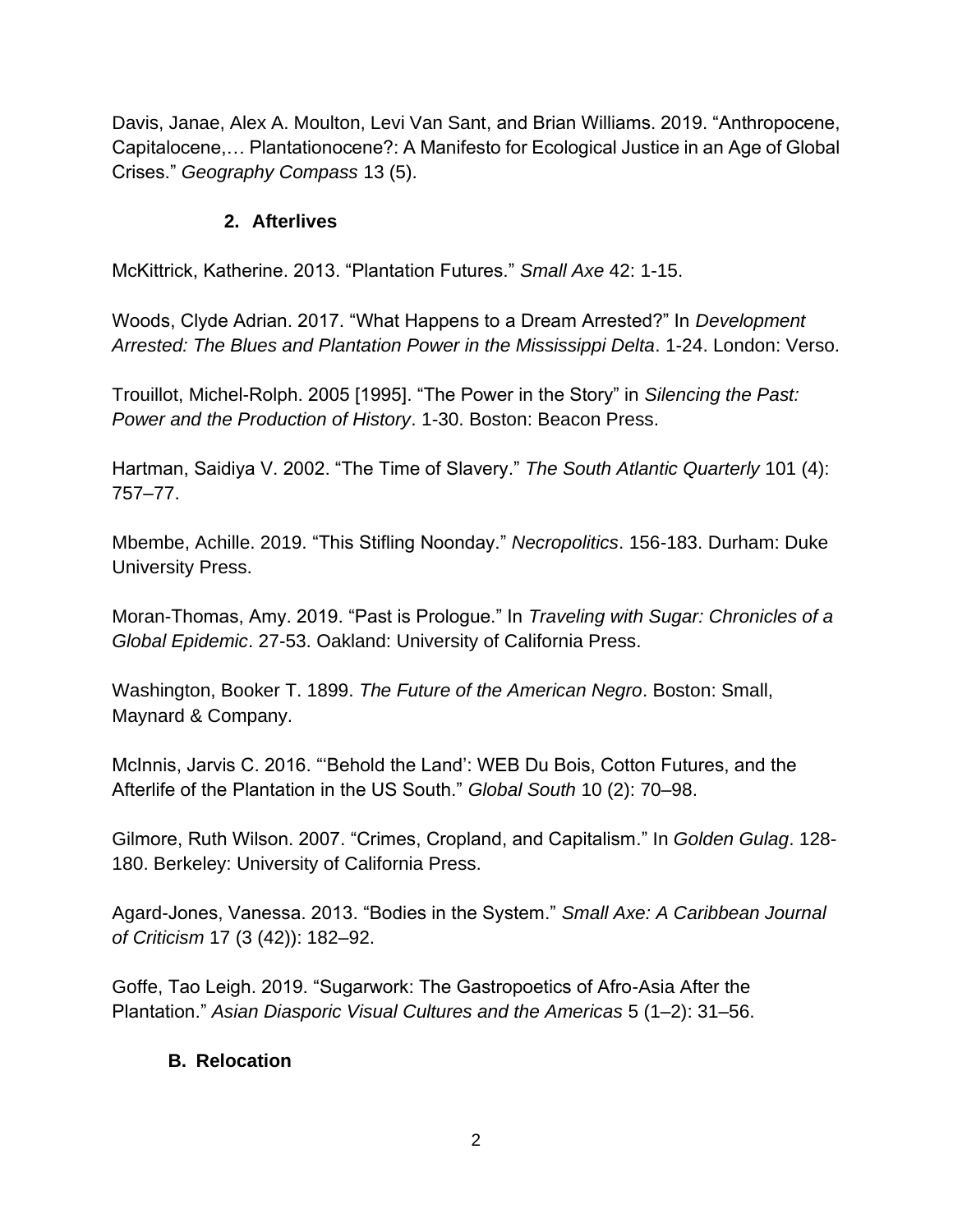Glissant, Edouard. 1995. "Distancing, Determining." In *Poetics of Relation.* 141-157. Ann Arbor: The University of Michigan Press. [translated by Betsy Wing].

Casid, Jill. 2005. "Transplanting the Metropole." In *Sowing Empire: Landscape and Colonization.* 45-94. Minneapolis: Minnesota University Press.

Li, Tania Murray. 2016. "Situating Transmigration in Indonesia's Oil Palm Labour Regime." in Rob Cramb and John F. McCarthy (eds.). In *The Oil Palm Complex: Smallholders, Agribusiness and the State in Indonesia and Malaysia*. 354-377. Singapore: NUS Press.

Aso, Mitchitake. 2018. "Civilizing Latex." In *Rubber and the Making of Vietnam: An Ecological History 1897-1975*. 23-56. Chapel-Hill: University of North Carolina Press.

Lees, Lynn Hollen. 2017. "Rubber reconstructs Malaya." In *Planting Empire, Cultivating Subjects: British Malaya, 1786-1941*. 171-217. Cambridge: Cambridge University Press.

Miles, Tiya. 2019. "Beyond a Boundary: Black Lives and the Settler-Native Divide." *The William and Mary Quarterly* 76 (3): 417–26.

Mitman, Gregg. 2021. "Plantation Lives." In *Empire of Rubber: Firestone's Scramble for Land and Power in Liberia.* 174-208. New York: The New Press.

Zimmerman, Andrew. 2012. "Cotton, the 'Negro Question,' and Industrial Education in the New South." In *Alabama in Africa: Booker T. Washington, the German Empire, and the Globalization of the New South*. 20-65. Princeton University Press.

Carney, Judith Ann, and Richard Nicholas Rosomoff. 2011. "The Africanization of Plantation Food Systems." In *In the Shadow of Slavery: Africa's Botanical Legacy in the Atlantic World*. 100-122. Berkeley: University of California Press.

# **C. Dispossession**

Singh, Nikhil Pal. 2017. "On Race, Violence, and so-Called Primitive Accumulation." In *Futures of Black Radicalism*, edited by Gaye Theresa Johnson and Alex Lubin. 39–58. New York: Verso.

Diaz, Natalie. 2012. "Abecederian Requiring Further Examination of Anglikan Seraphym Subjugation of a Wild Indian Rezervation." In *When My Brother Was an Aztec*. Port Townsend: Copper Canyon Press.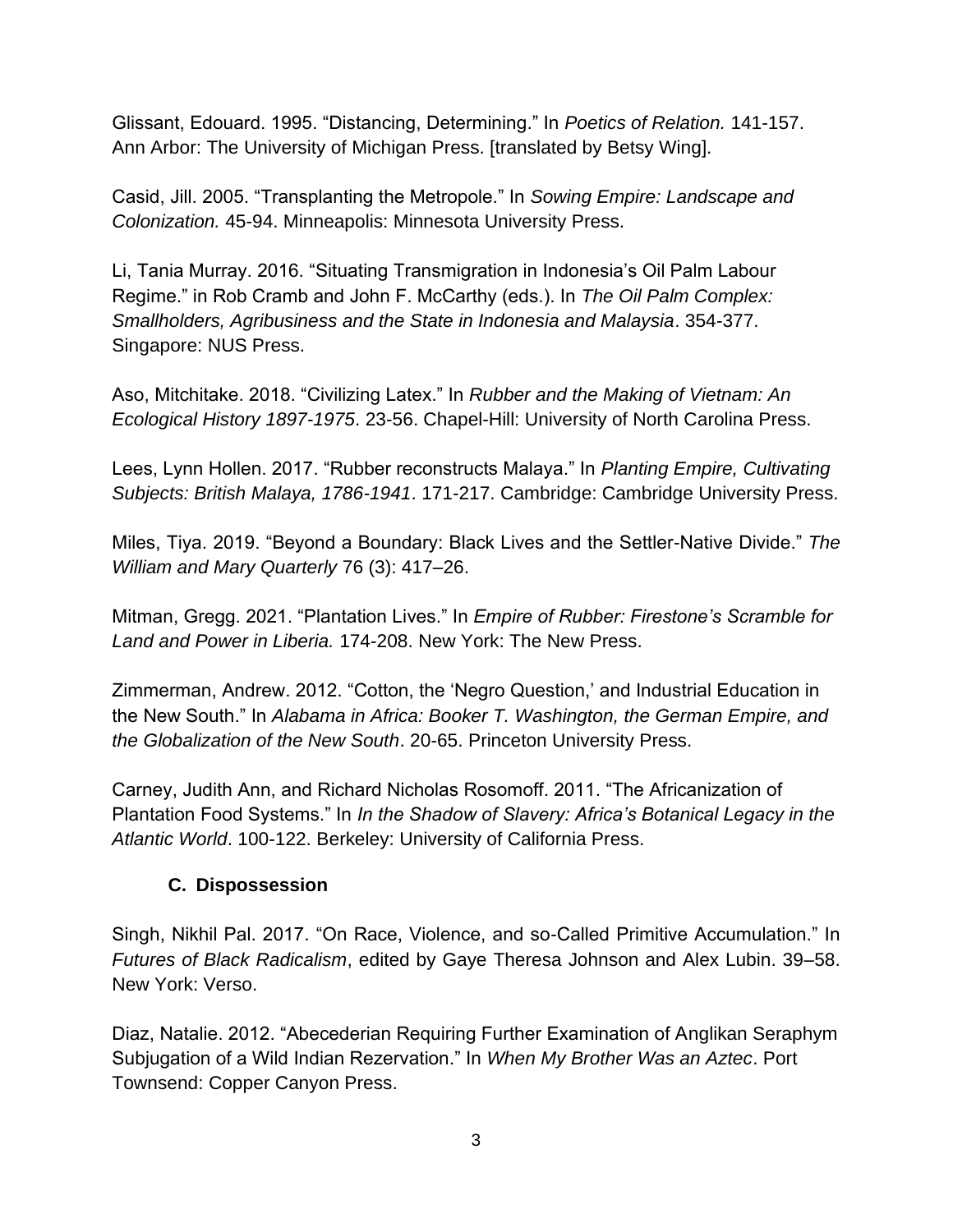Goldstein. Alyosha. 2018. "The Ground Not Given: Colonial Dispositions of Land, Race, and Hunger." *Social Text* 36(2): 83-106.

Ives, Sarah. 2017. "Cultivating Indigeneity." In *Steeped in Heritage: The Racial Politics of South African Rooibos Tea*. 29-64. Durham: Duke University Press.

Braverman, Irus. 2009. "Uprooting Identities: The Regulation of Olive Trees in Occupied West Bank." *PoLAR: Political and Legal Anthropology Review* 32(2): 237-264.

Ventura, Theresa. 2016. "From Small Farms to Progressive Plantations: The Trajectory of Land Reform in the American Colonial Philippines, 1900-1916." *Agricultural History*  90(4): 459-483.

# **D. Extraction**

Du Bois, W.E.B.. 1998. "The Planter." In *Black Reconstruction in America*: *1860-1880*, 32–54. New York: The Free Press.

Yusoff, Kathryn. 2018. "Golden Spikes and Dubious Origins." In *A Billion Black Anthropocenes or None*. 23-64. Minneapolis: Minnesota University Press.

Fernando, Mayanthi. 2014. "Ethnography and the politics of silence." *Cultural Dynamics* 26(2): 235-244.

Nordling, Linda. 2020. "Who Gets to Study Whom?" *Sapiens*, 17 July <https://www.sapiens.org/culture/anthropology-colonial-history/>

Hallé, Clémence. 2020. "Fieldwork Matters: Following Field Station 5 from Natchez to Jackson, Mississippi." *Anthropocene Curriculum*. June 18. <https://www.anthropocene-curriculum.org/contribution/introductions-to-matters-2>

Mirzoeff, Nicholas. 2011. "Introduction. The Right to Look, or, How to Think With and Against Visuality." In *The Right to Look: A Counterhistory of Visuality*. 1-34. Durham: Duke University Press.

Tsing, Anna. 2005. "Frontiers of Capitalism." In *Friction: An Ethnography of Global Connection*. 27-50. Princeton: Princeton University Press.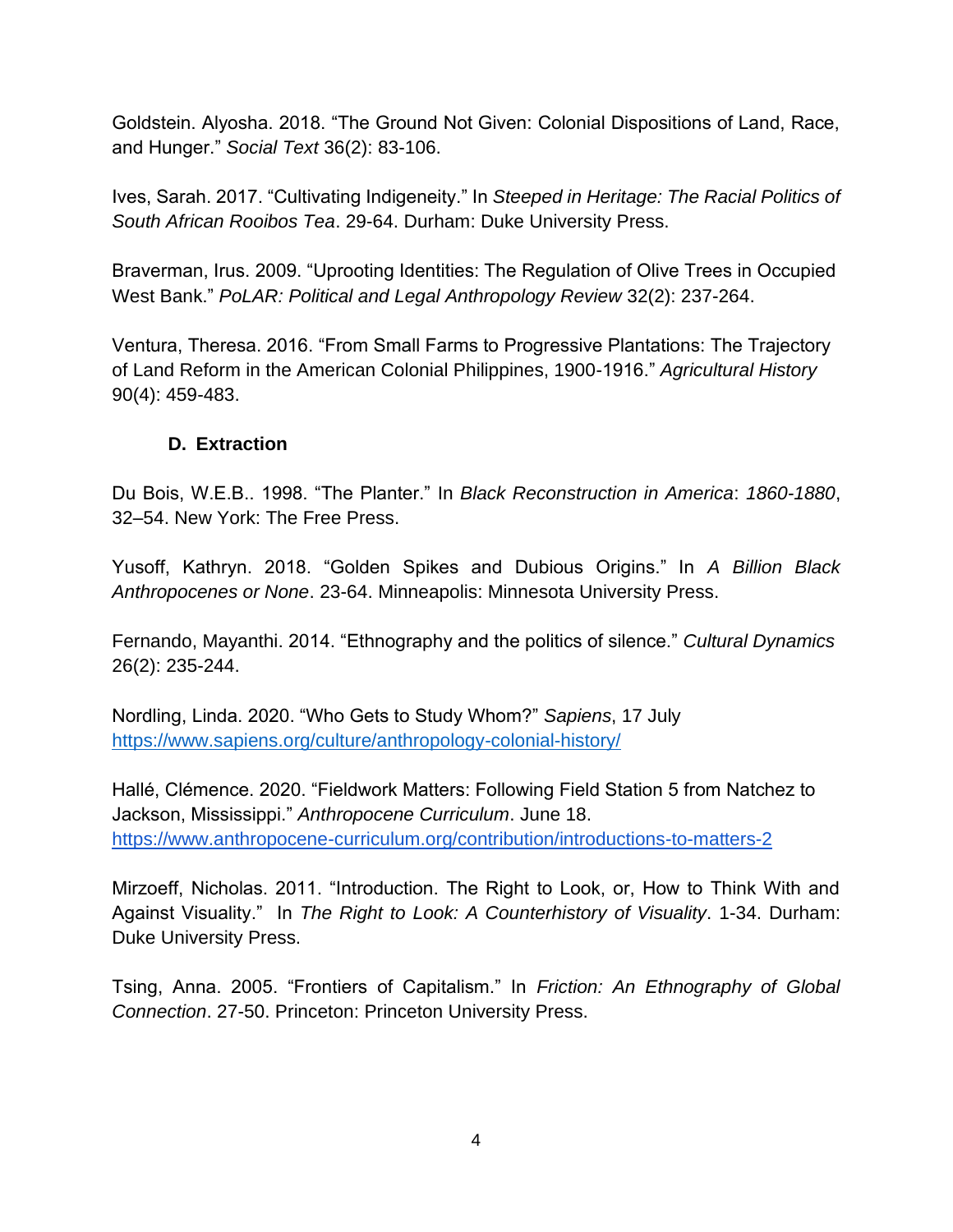Hull, Terence. 2017. "From Concubines to Prostitutes. A Partial History of Trade in Sexual Services in Indonesia." *Recherche en sciences humaines sur l'Asie du Sud-Est* 29: 65-93.

Besky, Sarah. 2014. *The Darjeeling Distinction: Labor and Justice on Fair-Trade Tea Plantations in India*, pp. 1-37, 59-87. Berkeley: University of California Press.

Woods, Clyde. 2017. "The Disaster Before the Disaster: Oil Regimes, Plantation Economics, and the Southern Strategy, 1977-2005." In *Development Drowned and Reborn: The Blues and Bourbon Restorations in Post-Katrina New Orleans*. 216-254. Athens: University of Georgia Press.

Arabindan-Kesson, Anna. 2021. *Black Bodies, White Gold: Art, Cotton and Commerce in the Atlantic World*, pp. 1-28. Durham: Duke University Press.

# **E. Transformation**

Girish Daswani. 2021. "The (Im)Possibility of Decolonizing Anthropology." *Everyday Orientalism*. 18 November. [https://everydayorientalism.wordpress.com/2021/11/18/the](https://everydayorientalism.wordpress.com/2021/11/18/the-impossibility-of-decolonizing-anthropology/)[impossibility-of-decolonizing-anthropology/](https://everydayorientalism.wordpress.com/2021/11/18/the-impossibility-of-decolonizing-anthropology/)

Robinson, Cedric. 2000 [1983]. "The Historical Archaeology of the Black Radical Tradition." In *Black Marxism*. 121-166. Chapel Hill: University of North Carolina Press.

Palmié, Stefan. 2013. "Fernando Ortiz and the Cooking of History." In *The Cooking of History: How Not to Study Afro-Cuban Religion*. 78-112. Chicago: The University of Chicago Press.

Trouillot, Michel-Rolph. 2002 "Culture on the Edges: Creolization in the Plantation Context", in Brian Keith Axel ed., *From the Margins: Historical Anthropology and Its Futures*. 189-210. Durham: Duke University Press.

Mintz, Sidney . 1985. "Power." In *Sweetness and Power: The Place of Sugar in Modern History*. 151-186. New York: Penguin.

Chao, Sophie. 2018. "In the Shadow of the Palm: Dispersed Ontologies among Marind, West Papua." *Cultural Anthropology* 33(4): 621-649.

Taussig, Michael. 2018. LXVII, LXVIII, LXIX, LXX. *Palma Africana*, pp. 173-190. Chicago: The University of Chicago Press.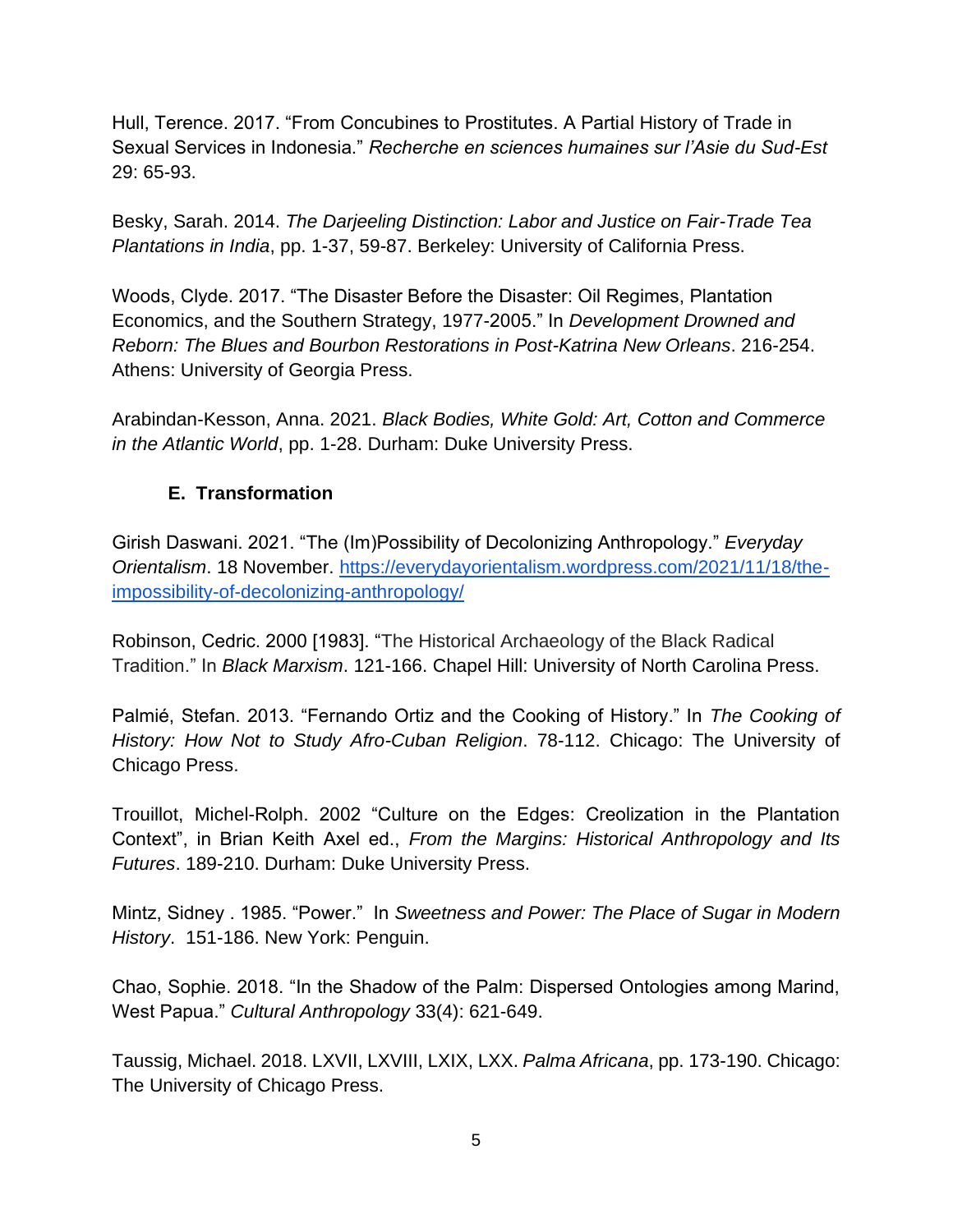Kumpf, Desiree. 2020. "Organic taste and labour on Indian tea plantations." *Social Anthropology* 28(4): 789-802.

## **II. UNMAKING**

## **A. Disruption**

Lipsitz, George. 2017. "What Is This Black in the Black Radical Tradition?" In *Futures of Black Radicalism*, edited by Gaye Theresa Johnson and Alex Lubin. 108–19. New York: Verso.

McKittrick, Katherine. 2006. "I Lost an Arm on My Last Trip Home: Black Geographies." In *Demonic Grounds: Black Women and The Cartographies of Struggle*. 1-36. Minneapolis: Minnesota University Press.

Glissant, Edouard. 1995. *Poetics of Relation.* 111-120. 189-194. Ann Arbor: The University of Michigan Press. [translated by Betsy Wing] ("Transparency and Opacity." "For Opacity").

Kullberg, Christina. 2013. "Crossroads Poetics: Glissant and Ethnography." *Callaloo* 36(4).

Gumbs, Alexis Pauline. 2018. "Introduction." In *M Archive: After the End of the World*. Durham: Duke University Press.

Lorde, Audre . 1984. "The Master's Tools Will Never Dismantle the Master's House." In *Sister Outsider: Essays and Speeches*. Berkeley: Crossing Press.

Casimir, Jean. 2020. "On the Origins of the Counter-Plantation System." In *The Haiti Reader*, edited by Laurent Dubois, Kaiama L. Glover, Nadève Ménard, Millery Polyné, and Chantalle F. Verna. 61–66. Durham: Duke University Press.

Cabral, Amilcar. 2016. "Economic Resistance." In *Resistance and Decolonization*. Translated by Dan Wood. 91-113. London: Rowman & Littlefield.

White, Monica. 2018, "Land, Food, and Freedom." In *Freedom Farmers: Agricultural Resistance and the Black Freedom Movement*. 2-63. Chapel Hill: University of North Carolina Press.

#### **B. Insurgence**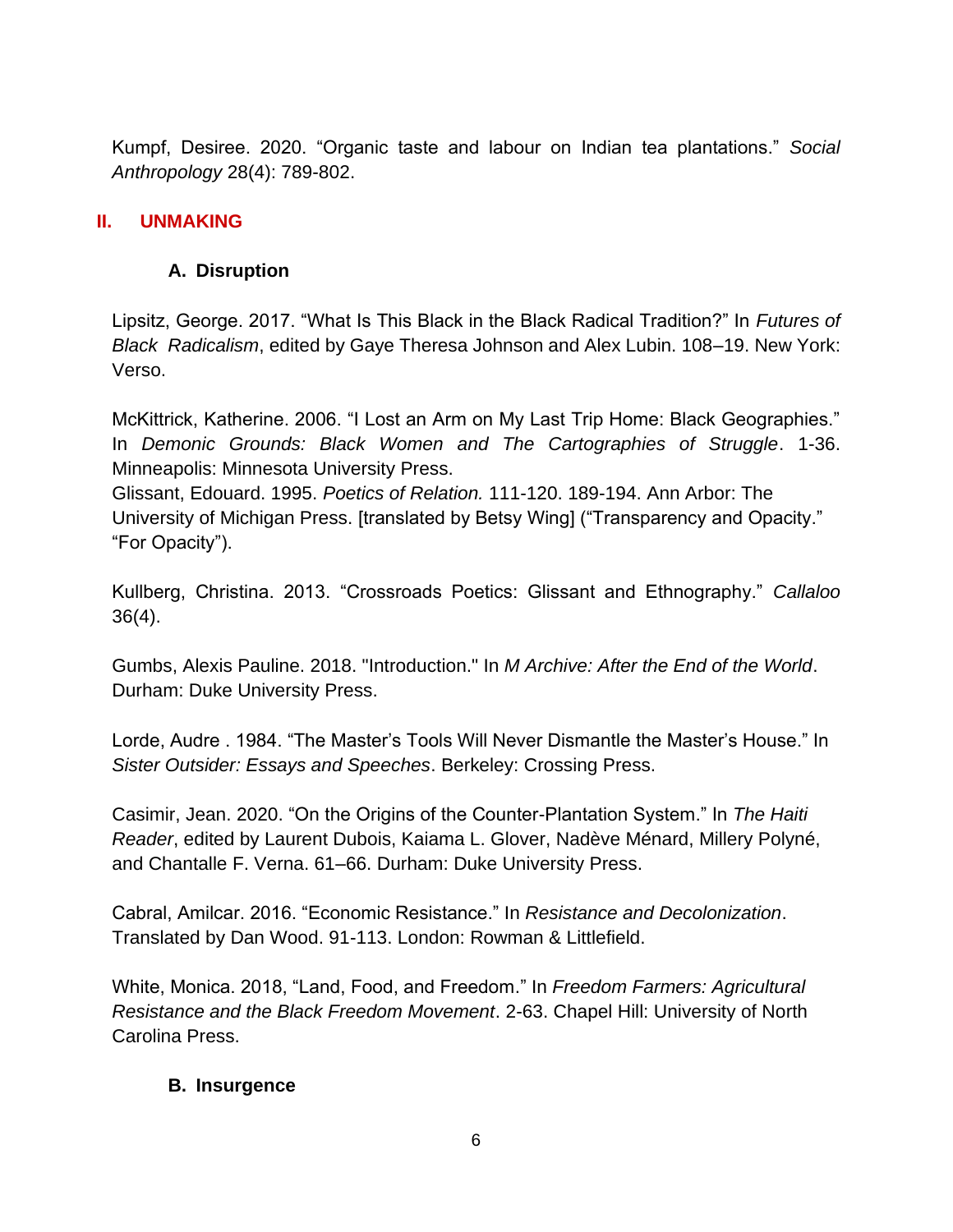Yusoff, Kathryn. 2018. "Insurgent Geology: A Billion Black Anthropocenes Now." *A Billion Black Anthropocenes or None*. 87-102. Minneapolis: Minnesota University Press.

Anderson, Mark. 2019. "Introduction." In *From Boas to Black Power: Racism, Liberalism, and American Anthropology*. 8-27. Stanford: Stanford University Press.

Shange, Savannah . 2019. "Black Girl Ordinary: Flesh, Carcerality, and the Refusal of Ethnography." *Transforming Anthropology* 27(1).

Reese, Ashanté . 2019. "Black Food, Black Space, Black Agency." in *Black Food Geographies: Race, Self-Reliance, and Food Access in Washington DC*. Chapel Hill: University of North Carolina Press.

Casid, Jill. 2018. "Necrolandscaping: Anthropocene, Capitalocene, Plantationocene, Necrocene." in Jens Andermann, Lisa Blackmore, and Ayron Carrillo Morell (eds.), *Natura: Environmental Aesthetics after Landscape*. 237-264. Zurich: Diaphanes.

Beilin, Katarzyna Olga and Sainath Suryanarayanan. 2017. "The War between Amaranth and Soy: Interspecies resistance to Transgenic Soy Agriculture in Argentina." *Environmental Humanities* 9(2): 204-229.

Trouillot, Michel-Rolph. 1995. "An Unthinkable History." In *Silencing the Past: Power and the Production of History*. 70-107. Boston: Beacon Press.

Stoler, Ann. 1995. "Plantation Workers in Protest: The Politics of Violence." In *Capitalism and Confrontation in Sumatra's Plantation Belt, 1870-1979*. 47-92. Ann Arbor: University of Michigan Press.

# **C. Fugitivity**

Keeve, Christian Brooks. 2020. "Fugitive Seeds," *Edge Effects* 25 February[.](https://edgeeffects.net/fugitive-seeds/) <https://edgeeffects.net/fugitive-seeds/>

Berry, Maya et al. 2017. "Toward a Fugitive Anthropology: Gender, Race, and Violence in the Field." *Cultural Anthropology* 32 (4).

Davis, Thulani. 2015. "Recovering Fugitive Freedoms." *Social Text* 33(4): 61-67.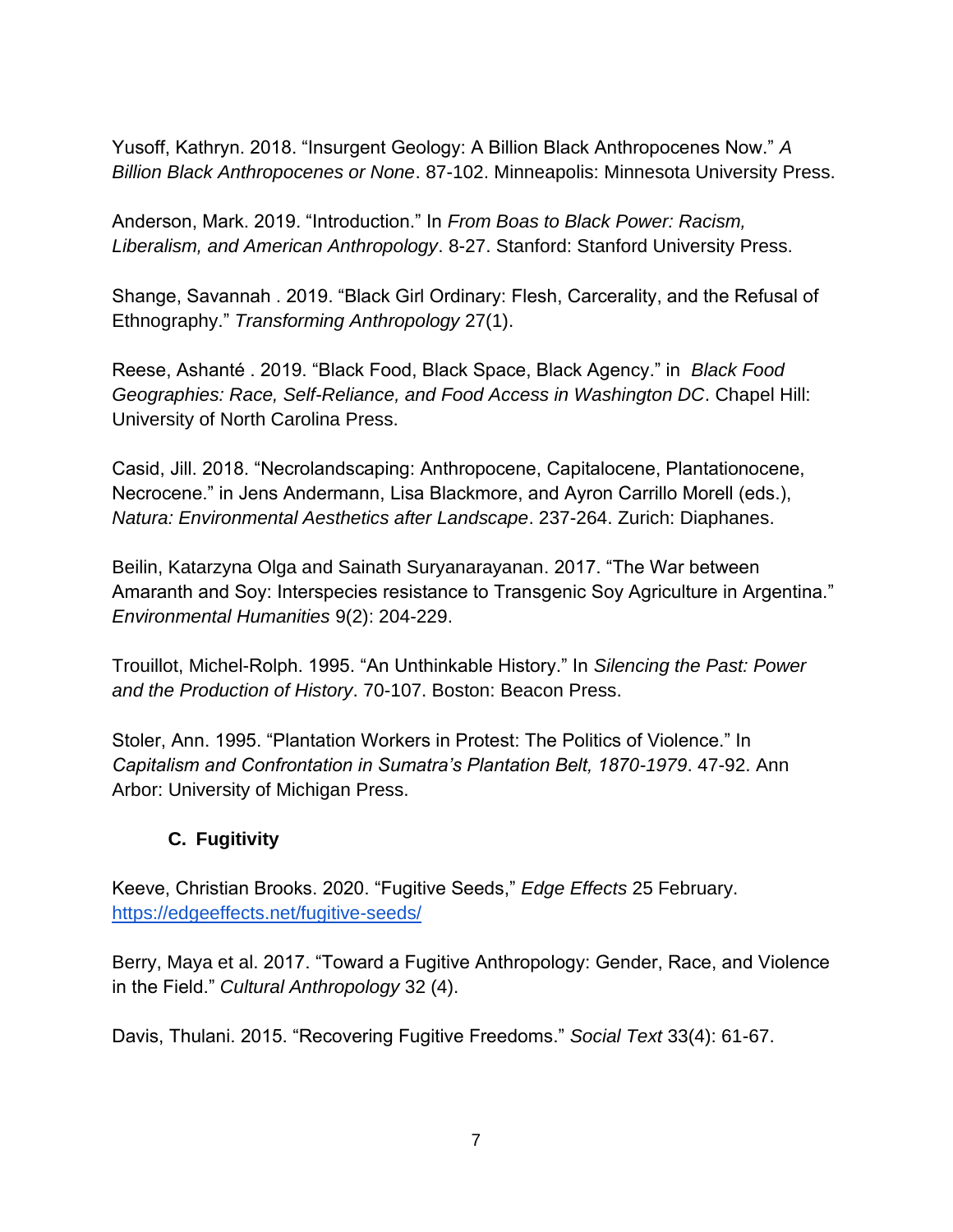Scott, Julius S. 2018. "Pandora's Box: The Masterless Caribbean at the End of the Eighteenth Century." In *The Common Wind: Afro-American Currents in the Age of the Haitian Revolution*. 1-37. Edited by Marcus Rediker. Verso.

Freeburg, Christopher. *Counterlife: Slavery After Resistance and Social Death.* 1-14. Durham: Duke University Press[.](https://www.dukeupress.edu/counterlife)

Rusert, Britt. 2017. "Experiments in Freedom: Fugitive Science in Transatlantic Performance." In *Fugitive Science: Empiricism in Early African American Culture*. 113- 148. New York: New York University Press.

Harney, Stefano & Fred Moten. 2013. "Politics Surrounded" & "Blackness & Governance." In *The Undercommons: Fugitive Planning & Black Study*. 14-22, 44-58, New York: Minor Compositions.

Shange, Savannah. 2019. "The Kids in the Hall: Space and Governance in Frisco's Plantation Futures." in *Progressive Dystopia: Abolition, Antiblackness, and Schooling in San Francisco*. 66-91. Durham: Duke University Press.

# **D. Reformation**

Wynter, Sylvia. 2003. "Unsettling the Coloniality of Being/Power/Truth/Freedom: Towards the Human, After Man, Its Overrepresentation - An Argument." *CR: The New Centennial Review* 3(3): 257-337.

Judy, R.A. 2020. "Introduction: Body and Flesh." In *Sentient Flesh: Thinking in Disorder: Poiesis in Black*. Durham: Duke University Press.

Spillers, Hortense J.. 1987. "Mama's Baby, Papa's Maybe: An American Grammar Book." *Diacritics* 17(2).

King, Tiffany Lethabo. 2019. "At the Pores of the Plantation." In *The Black Shoals: Offshore Formations of Black and Native Studies*. 111-141. Durham: Duke University Press.

Wynter, Sylvia and Katherine McKittrick. 2015. "Unparalleled Catastrophe of Our Species? Or, to Give Humanness a Different Future: Conversations." in Katherine McKitrrick (ed.). *Sylvia Wynter: Being Human as Praxis*. 9-89. Durham: Duke University Press.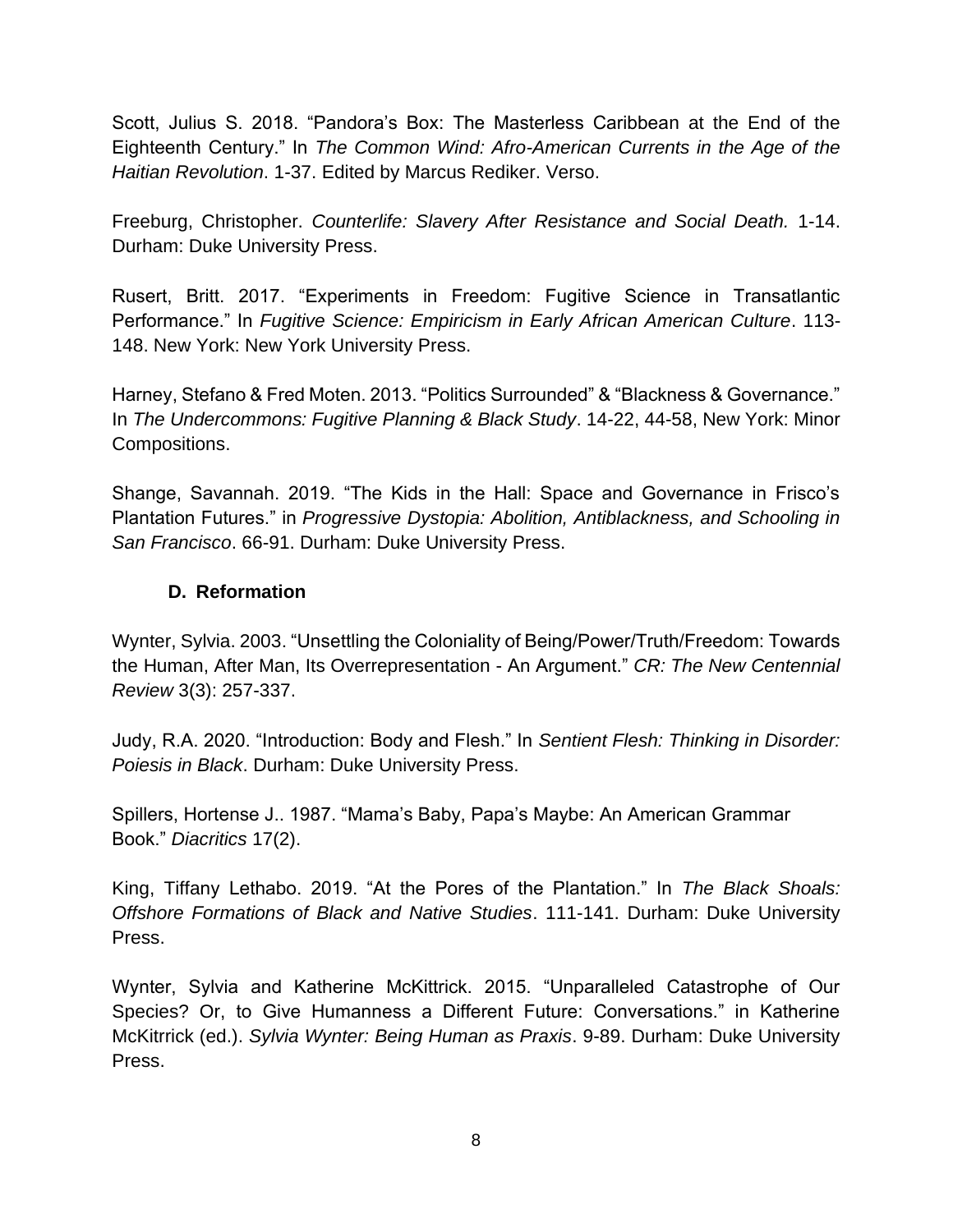Mignolo, Walter. 2015. "Sylvia Wynter: What Does It Mean to Be Human." in Katherine McKittrick (ed.). *Sylvia Wynter: Being Human as Praxis.* 106-123. Durham: Duke University Press.

Weheliye, Alexander. 2014. "Blackness:The Human." In *Habeas Viscus: Racializing Assemblages, Biopolitics, and Black Feminist Theories of the Human*. 125-138. Durham: Duke University Press.

Mbembe, Achille. 2017. "The Clinic of the Subject." In *Critique of Black Reason*. 151- 178. Durham: Duke University Press.

Iman Jackson, Zakiyyah. 2020. "Organs of War: Measurement and Ecologies of Dematerialization in the Works of Wangechi Mutu and Audre Lorde." In *Becoming Human: Matter and Meaning in an Antiblack World*. 159-198. New York: New York University Press.

Woods, Clyde. 2005. "Do You Know What It Means to Miss New Orleans?: Katrina, Trap Economics, and the Rebirth of the Blues." *American Quarterly* 57 (4): 1005–18.

Thomas, Deborah . 2016. "Time and the otherwise: plantation, garrisons and being human in the Caribbean"

[https://anthropology.sas.upenn.edu/sites/www.sas.upenn.edu.anthropology/files/page/T](https://anthropology.sas.upenn.edu/sites/www.sas.upenn.edu.anthropology/files/page/Thomas%202016,%20Time%20and%20the%20Otherwise.pdf) [homas%202016,%20Time%20and%20the%20Otherwise.pdf](https://anthropology.sas.upenn.edu/sites/www.sas.upenn.edu.anthropology/files/page/Thomas%202016,%20Time%20and%20the%20Otherwise.pdf)

# **III. REGENERATION**

# **A. Reckoning**

Kelley, Robin DG. 2002. "A Day of Reckoning: Dreams of Reparations." In *Freedom Dreams: The Black Radical Imagination*. 110–34. Boston: Beacon Press.

King, Tiffany Lethabo. 2019. "Errant Grammars: Defacing the Ceremony." In *The Black Shoals: Offshore Formations of Black and Native Studies*. 36-73. Durham: Duke University Press.

Ebron, Paulla A. 2014. "Slavery and Transnational Memory: The Making of New Publics." In Chiara De Cesari and Ann Rigney (eds.) *Transnational Memory: Circulation, Articulation, Scales.* 147-168. Boston: Walter de DeGruyter.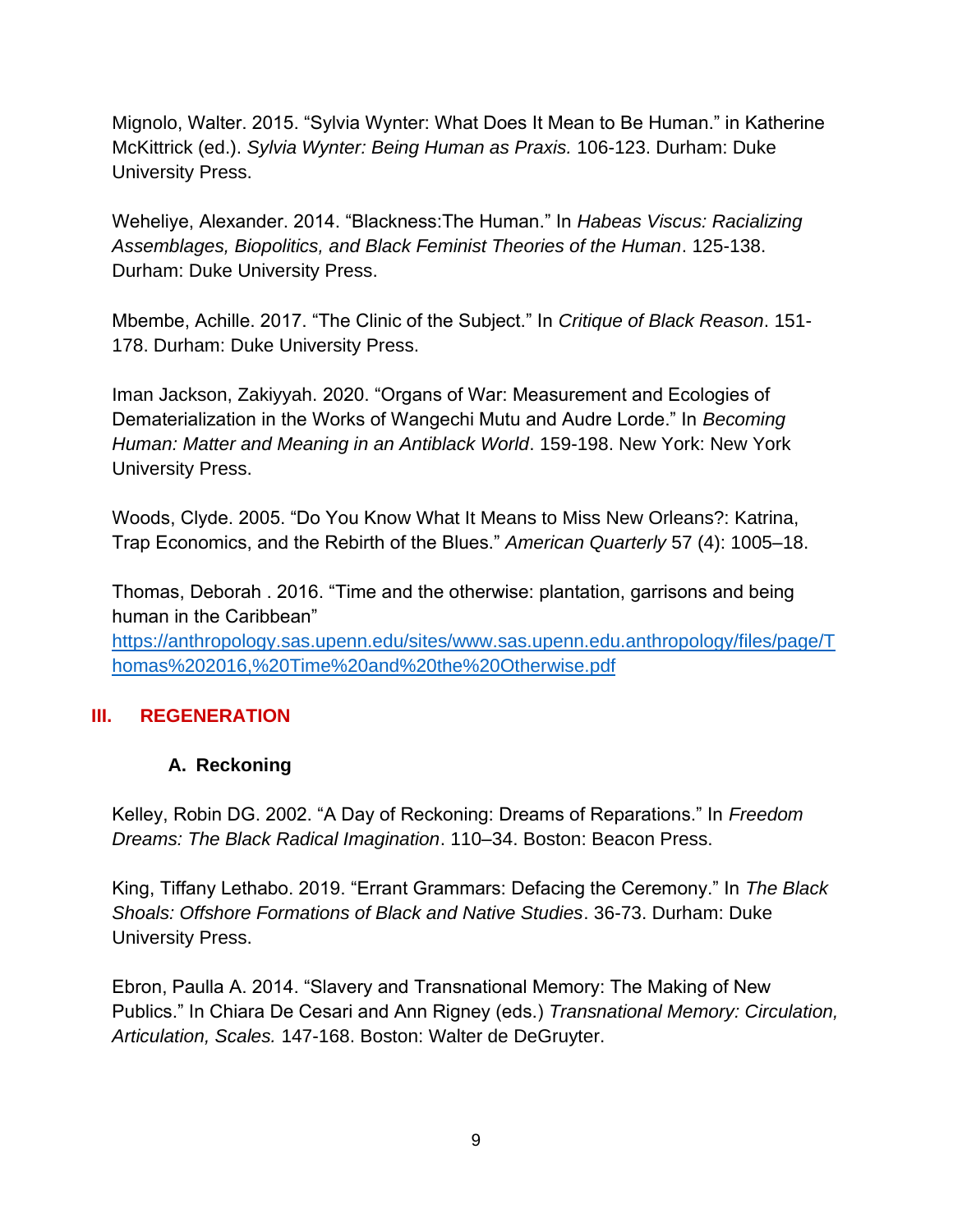"The Fall: What the Hit South African Play Can Teach Us about the US." 2018. *The Guardian*. November 1, 2018. [http://www.theguardian.com/stage/2018/nov/01/the-fall](http://www.theguardian.com/stage/2018/nov/01/the-fall-review-south-africa-play-washington)[review-south-africa-play-washington.](http://www.theguardian.com/stage/2018/nov/01/the-fall-review-south-africa-play-washington)

Segal, Theodore D. 2021. "A Plantation System: Desegregation." *Point of Reckoning: The Fight for Racial Justice at Duke University*. 5-31. Durham: Duke University Press. Open access version: [https://read.dukeupress.edu/books/book/2843/Point-of-](https://read.dukeupress.edu/books/book/2843/Point-of-ReckoningThe-Fight-for-Racial-Justice-at)[ReckoningThe-Fight-for-Racial-Justice-at](https://read.dukeupress.edu/books/book/2843/Point-of-ReckoningThe-Fight-for-Racial-Justice-at)

Lee, Robert, and Tristan Ahtone. 2020. "Land-Grab Universities: Expropriated Indigenous Land Is the Foundation of the Land-Grant University System." *High Country News*. March 30, 2020[.](https://www.hcn.org/issues/52.4/indigenous-affairs-education-land-grab-universities/) [https://www.hcn.org/issues/52.4/indigenous-affairs-education](https://www.hcn.org/issues/52.4/indigenous-affairs-education-land-grab-universities/)[land-grab-universities/#.](https://www.hcn.org/issues/52.4/indigenous-affairs-education-land-grab-universities/)

hooks, bell. 1994. *Teaching to Transgress: Education as the Practice of Freedom*. New York: Routledge.

Jobson, Ryan. 2019. "The Case for Letting Anthropology Burn." *American Anthropologist* 122(2).

Banerjee, Dwaipayan. 2020. "Anthropology's Reckoning with Radical Humanism." *Anthropology Now* 12(3).

Todd, Zoe. 2018. "The Decolonial Turn 2.0: the reckoning." *Anthrodendum*, June 15 <https://anthrodendum.org/2018/06/15/the-decolonial-turn-2-0-the-reckoning/>

Beliso De-Jesus, Aisha and Jemima Pierre. 2019. "Introduction, Special Edition: Anthropology of White Supremacy." *American Anthropologist*  [https://escholarship.org/content/qt1xc5r5j6/qt1xc5r5j6\\_noSplash\\_144c61ab6b34b323e5](https://escholarship.org/content/qt1xc5r5j6/qt1xc5r5j6_noSplash_144c61ab6b34b323e54c9434a7ff0b41.pdf) [4c9434a7ff0b41.pdf](https://escholarship.org/content/qt1xc5r5j6/qt1xc5r5j6_noSplash_144c61ab6b34b323e54c9434a7ff0b41.pdf)

Pierre, Jemima. 2013. "Slavery, anthropological knowledge, and the racialization of Africans." *Current Anthropology* 61(S22).

Drake, St Clair. 1980. "Anthropology and the Black Experience." *The Black Scholar* 11(7): 2-31[.](https://www.jstor.org/stable/41067988?seq=27#metadata_info_tab_contents)

[https://www.jstor.org/stable/41067988?seq=27#metadata\\_info\\_tab\\_contents](https://www.jstor.org/stable/41067988?seq=27#metadata_info_tab_contents)

# **B. Reparation**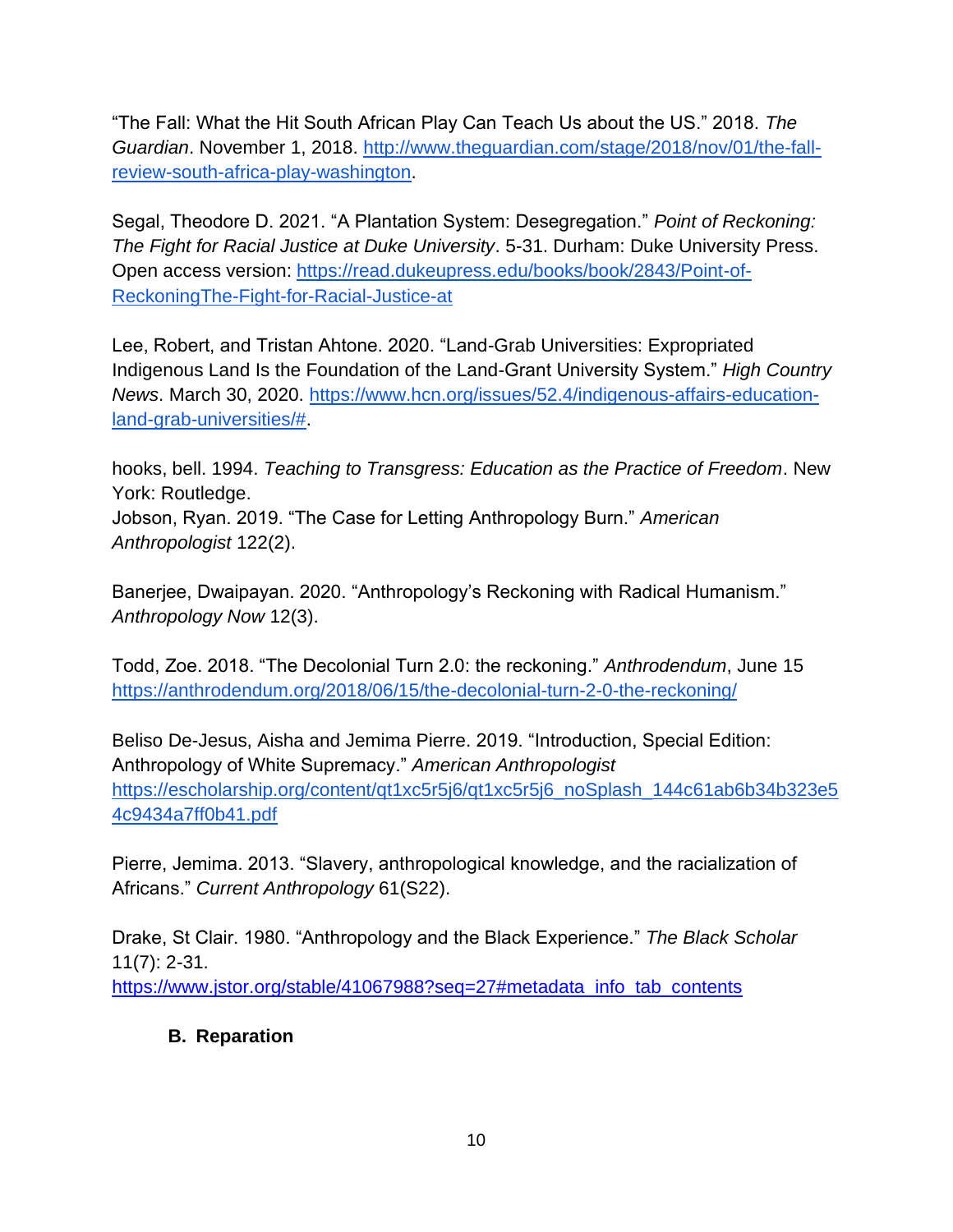Restrepo, Eduardo and Arturo Escobar. 2005. "'Other Anthropologies and Anthropologies Otherwise" *Critique of Anthropology.*  <https://journals.sagepub.com/doi/10.1177/0308275X05053009>

Tsing, Anna et al. 2019. "Patchy Anthropocene: Landscape Structure, Multispecies History, and the Retooling of Anthropology." *Current Anthropology* 60(S20). <https://www.journals.uchicago.edu/doi/full/10.1086/703391>

Hartman, Saidiya. 2019. "A Note on Method." In *Wayward Lives, Beautiful Experiments: Intimate Histories of Riotous Black Girls, Troublesome Women, and Queer Radicals."* xiiixv. New York: W. W. Norton & Company.

Campt, Tina. 2021. *A Black Gaze: Artists Changing How We See.* Boston: MIT Press.

Sharpe, Christina. 2016. "The Weather." In *In the Wake: On Blackness and Being*. 102- 134. Durham: Duke University Press.

Byrd, Jodi A. 2019. "To Hear the Call and Respond: Grounded Relationalities and the Spaces of Emergence." *American Quarterly* 71(2).

Simpson, Audra . 2014. "Ethnographic Refusal: Anthropological Need." In *Mohawk Interruptus: Political Life across the Borders of Settler States*. Durham: Duke University Press.

de la Cadena, Marisol. 2021. "Not Knowing: In the Presence of…" In Andrea Ballerstero and Brit Ross Winthereik (eds.). *Experiments with Ethnography*. 246-256. Duke: Durham University Press.

Loperena, Cristopher. 2016. "A Divided Community: The Ethics and Politics of Activist Research." *Current Anthropology* 57(3).

Mignolo, Walter and Rolando Vasquez. 2013. "Decolonial AestheSis: Colonial Wounds/Decolonial Healings." *Social Text Periscope* (web)*.*  [https://decolonialaesthesiscreativelab2018.files.wordpress.com/2018/02/decolonial](https://decolonialaesthesiscreativelab2018.files.wordpress.com/2018/02/decolonial-healings_walter-mignolo.pdf)[healings\\_walter-mignolo.pdf](https://decolonialaesthesiscreativelab2018.files.wordpress.com/2018/02/decolonial-healings_walter-mignolo.pdf)

Jackson Jr., John. 2013. *Thin Description: Ethnography and the African Hebrew Israelites of Jerusalem*. 11-20. Cambridge: Harvard University Press.

Tsing, Anna et al. 2020. "Feral Atlas as a Verb: Beyond Hope and Terror." Reading Room in *Feral Atlas*, Digital Project sponsored by Stanford University Press.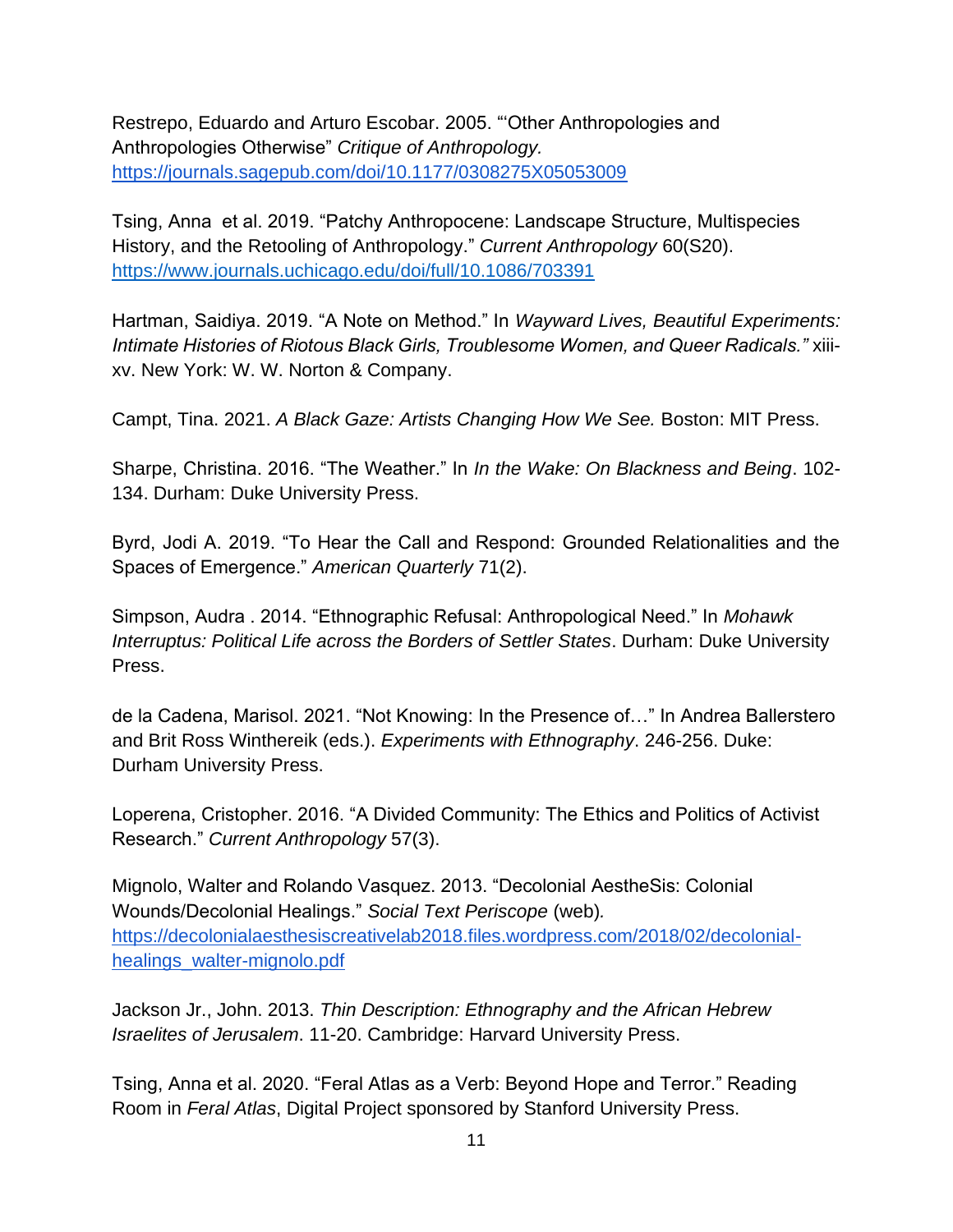[https://feralatlas.supdigital.org/index?text=feral-atlas-as-a-verb-beyond-hope-and](https://feralatlas.supdigital.org/index?text=feral-atlas-as-a-verb-beyond-hope-and-terror&ttype=essay&cd=true)[terror&ttype=essay&cd=true](https://feralatlas.supdigital.org/index?text=feral-atlas-as-a-verb-beyond-hope-and-terror&ttype=essay&cd=true) 

Goldstein, Ruth. 2019. "Ethnobotanies of refusal: Methodologies in respecting plant(ed) human resistance." *RAI: Anthropology Today.* 

Azoulay, Ariella. 2020. "Repair, Reparations, Return: The Conditions of Worldliness." In *Potential History: Unlearning Imperialism*. 538-581. New York: Verso.

# **C. Abolition**

Weheliye, Alexander. 2014. "Freedom: Soon." In *Habeas Viscus: Racializing Assemblages, Biopolitics, and Black Feminist Theories of the Human*. 125-138. Durham: Duke University Press.

McKittrick, Katherine. 2020. "Consciousness (Feeling Like, Feeling Like This)," & "Something that Exceeds all Efforts to Definitely Pin it Down." 58-74. In *Dear Science and Other Stories*. Durham: Duke University Press.

Gilmore, Ruth Wilson. "Geographies of Racial Capitalism" video. *Antipode Online.*  <https://antipodeonline.org/geographies-of-racial-capitalism/>

Davis, Angela Y. 2010. "Slavery, Civil Rights, and Abolitionist Perspectives Toward Prison." In *Are Prisons Obsolete?* 22-39. New York: Seven Stories Press.

Gilmore, Ruth Wilson. 2017. "Abolition Geography and the Problem of Innocence." In *Futures of Black Radicalism*, edited by Gaye Theresa Johnson and Alex Lubin, 57–77. New York: Verso.

Shange, Savannah. 2019. "#OurLivesMatter: Mapping an Abolitionist Anthropology" in *Progressive Dystopia: Abolition, Antiblackness, and Schooling in San Francisco*. 1-21.

de Sousa Santos, Bouaventura. 2018. *The End of the Cognitive Empire: The Coming of Age of Epistemologies of the South.* Durham: Duke University Press.

Mullings, Leith et all. 2021. "The Biology of Racism." *American Anthropologist* 123(3).

Mullings, Leith. 2005. "Interrogating Racism: Toward an Antiracist Anthropology." *Annual Review of Anthropology* 34: 667-693.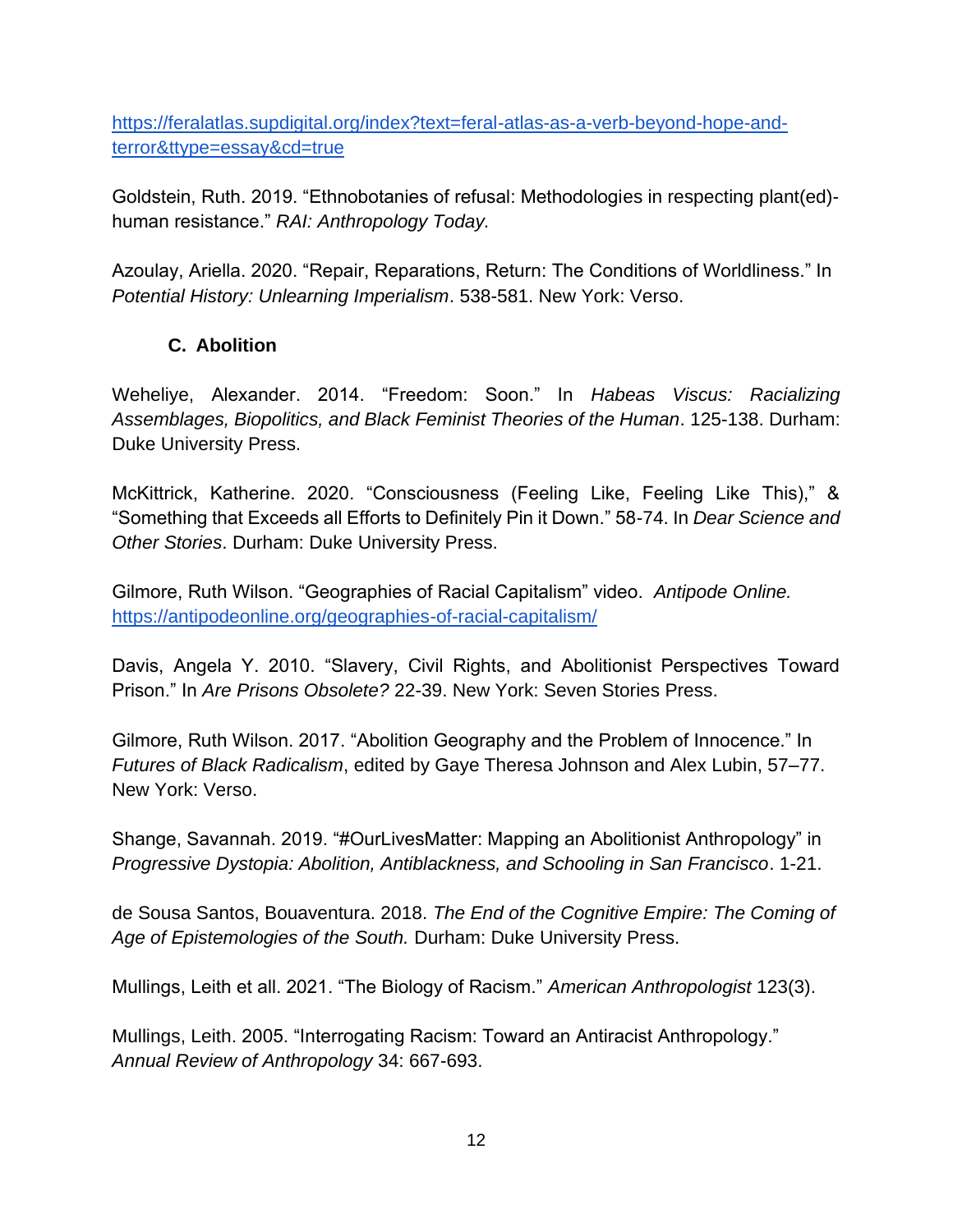Kaur, Reminder and Victoria Louisa Klinkert. 2021. "Decolonizing ethnographies." *HAU: Journal of Ethnographic Theory* 11(1).

Pulido, Laura, and Juan De Lara. 2018. "Reimagining 'Justice' in Environmental Justice: Radical Ecologies, Decolonial Thought, and the Black Radical Tradition." *Environment and Planning E: Nature and Space* 1 (1–2): 76–98.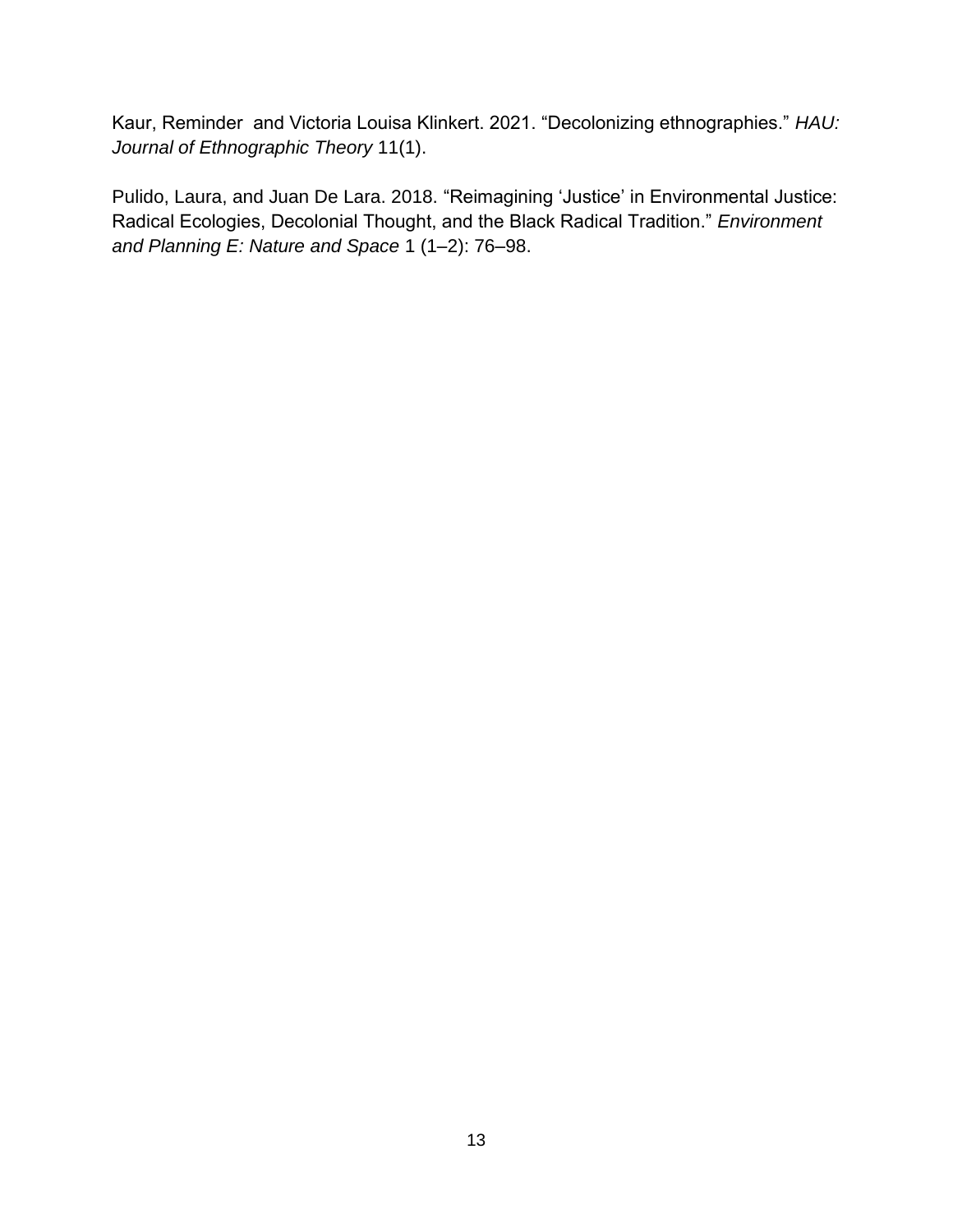## **Multimedia Addendum**

## *Visual Art*

Rosana Paulino - *Búfalas & Jatobas* (2019, Mendes Wood DM)  <https://www.biennaleofsydney.art/artists/rosana-paulino/>

Rosana Paulino - *Red Atlantic* (2017, Pinacoteca) <http://www.rosanapaulino.com.br/blog/>

Jose Alves de Olinda [https://imaginariobrasileiro.com.br/blogs/news/significados-e-inspiracoes-que](https://imaginariobrasileiro.com.br/blogs/news/significados-e-inspiracoes-que-envolvem-a-arte-do-mestre-jose-alves)[envolvem-a-arte-do-mestre-jose-alves](https://imaginariobrasileiro.com.br/blogs/news/significados-e-inspiracoes-que-envolvem-a-arte-do-mestre-jose-alves)

Sidney Amaral <https://tamarind.unm.edu/artist/sidney-amaral/>

Toyin Ojih Odutola - *Defying the Shadow* (2020 – 2021, Risd Museum[\)](https://risdmuseum.org/exhibitions-events/exhibitions/defying-shadow) <https://risdmuseum.org/exhibitions-events/exhibitions/defying-shadow>

Simryn Gill & Tuassing - *Becoming Palm* (2015, Center for the Contemporary Art Singapore) <https://www.sternberg-press.com/product/becoming-palm/>

John E Dowell Jr - *Cotton* (2018, African American Museum Philadelphia) <https://johndowell.com/photographs/cotton/>

M Lamar – *Negrogothic, a Manifesto: The Aesthetics of M Lamar* (2014, Participant INC)

<http://www.participantinc.org/seasons/season-13/negrogothic> [participantinc.org/content/2-seasons/7-season-13/1-negrogothic/mlamarpr.pdf](http://participantinc.org/content/2-seasons/7-season-13/1-negrogothic/mlamarpr.pdf)

Ernest Zacharevic and Charlotte Pyatt - *Splash & Burn* [\(Virtual\)](https://www.splashandburn.org/why-we-do-it)  <https://www.splashandburn.org/why-we-do-it>

Kara Walker - *A Subtlety, or the Marvelous Sugar Baby* (2014, Domino Sugar Factory) [https://www.nytimes.com/2014/05/12/arts/design/a-subtlety-or-the-marvelous-sugar](https://www.nytimes.com/2014/05/12/arts/design/a-subtlety-or-the-marvelous-sugar-baby-at-the-domino-plant.html)[baby-at-the-domino-plant.html](https://www.nytimes.com/2014/05/12/arts/design/a-subtlety-or-the-marvelous-sugar-baby-at-the-domino-plant.html)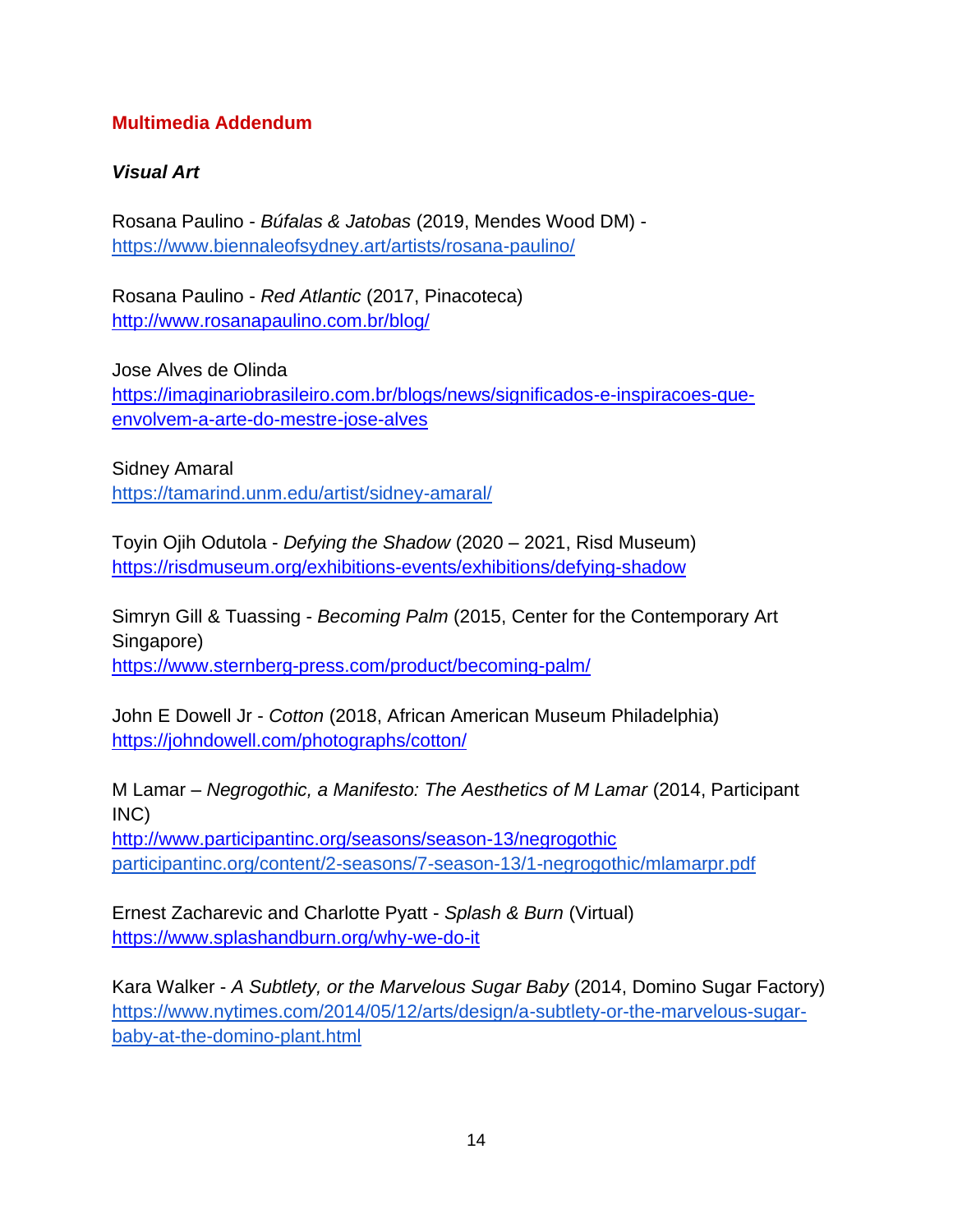Kevin Beasley - *A view of a landscape* (2019, Whitney Museum) <https://art21.org/watch/new-york-close-up/kevin-beasleys-raw-materials/>

Companion essay: Fiori, Nicholas. 2020. "Plantation Energy: From Slave Labor to Machine Discipline." *American Quarterly* 72 (3): 559–79.

Kaneem Smith - *Plantation Storyline: Gatherer* (2013, Artadia) [https://artadia.org/artist/kaneem-smith/ksmith\\_06/](https://artadia.org/artist/kaneem-smith/ksmith_06/)

*Film*

*Rue Cases Nègres* (Dir. Euzhan Palcy, 1983) <https://www.festival-cannes.com/en/films/rue-cases-negres>

*The Land Beneath Our Feet* (Dir. Gregg Mitman and Sarita Siegel, 2016) <https://www.thelandbeneathourfeet.com/>

*The Big Banana* (Dir. Franck Bieleu, 2014) <https://www.amazon.com/Big-Banana-Franck-Bieleu/dp/B00DB5F2CC> <https://www.africanfilm.com/products/the-big-banana?variant=31528604467257>

*Indochine* (Dir. Régis Wargnier, 1992) <https://www.imdb.com/title/tt0104507/>

*Daughters of the Dust* (Dir. Julie Dash, 1991) <https://www.imdb.com/title/tt0104057/>

*La tierra y la sombra* (Dir. César Augusto Acevedo, 2015) <https://www.imdb.com/title/tt4663992/>

# *Sound*

Meshell Ndegeocello: (1) *Tiny Desk (Home) Concer*t <https://www.youtube.com/watch?v=I7db2X9RA2Y>

(2) *Plantation Lullabies* [https://open.spotify.com/album/3K1ZZP9cAwUGxZHYrUv7Qe?si=3VlErjKOTISrJ5F5](https://open.spotify.com/album/3K1ZZP9cAwUGxZHYrUv7Qe?si=3VlErjKOTISrJ5F5-yWzsw) [yWzsw](https://open.spotify.com/album/3K1ZZP9cAwUGxZHYrUv7Qe?si=3VlErjKOTISrJ5F5-yWzsw)